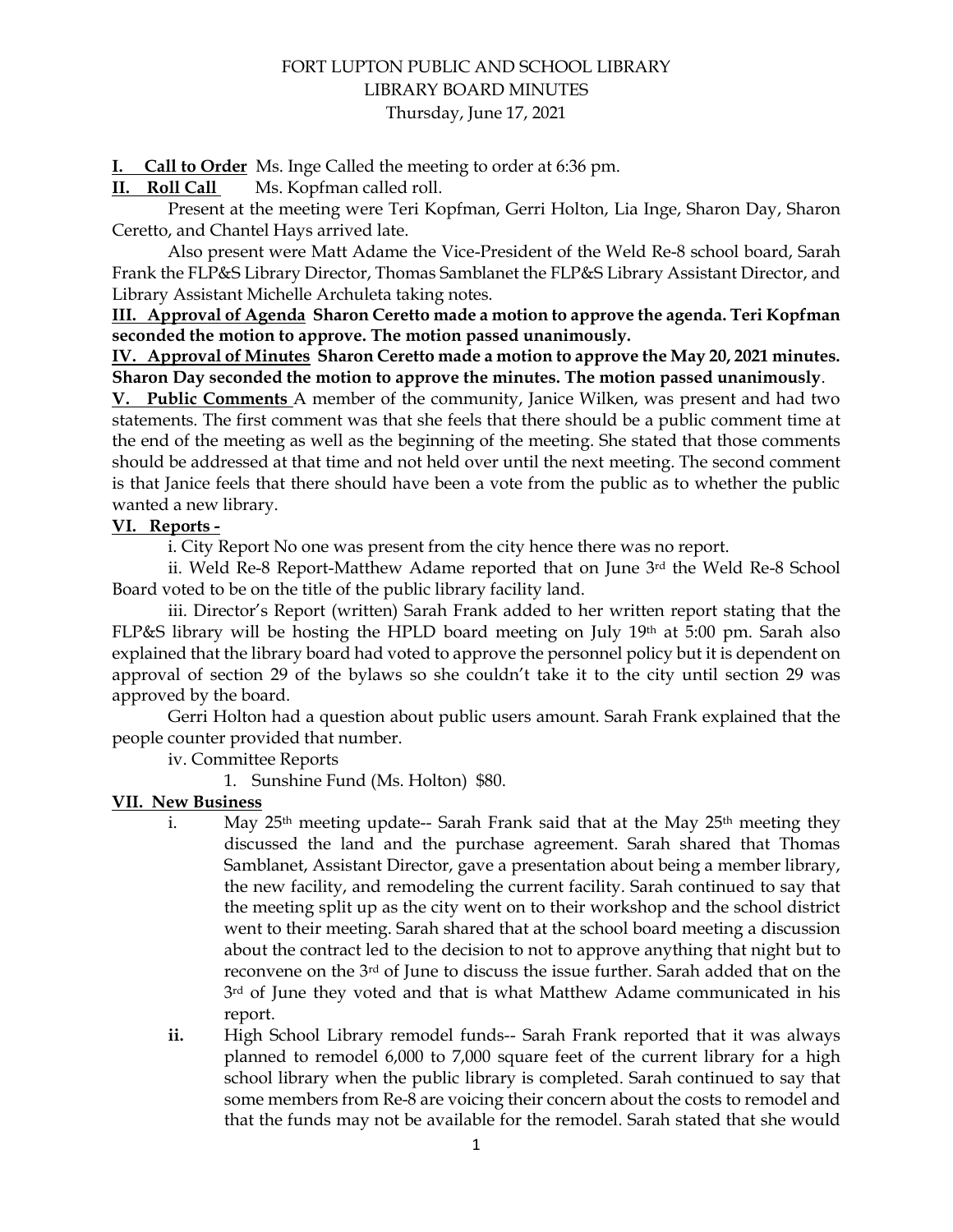like to move \$1.5 million from the general account into a subaccount to be available for the remodel. That number is based on the increase of construction costs at approximately \$150 per square foot with the addition costs of an owner's rep and a designer. The amount will have some funds in contingency in case construction costs go up. Any of those funds that are not spent on the remodel would go back into our general funds. **Gerri Holton made a motion to move \$1.5 million into a subaccount to be available for the high school library remodel. Teri Kopfman seconded that motion. The motion passed unanimously.**

Sarah mentioned that these funds will be in our Colorado Trust accounts.

### **VIII. Continuing Business**

i. **Land update**—Sarah Frank shared that Re-8 and the city have voted to sign the purchase agreement that has now been signed by the city, the school district, and the seller. Sarah said that we need to close within 120 days from signing which was last Sunday so that would mean closing in early September. We have 90 days to do due diligence such as making sure the soil is good.

Sharon Ceretto voiced her concern about not having a representative from the library board signing on the contract. Sharon Ceretto thought that there was discussion at a meeting that someone from the library should be included on the signing of the contract. Sarah said that there was no vote to change anything and it was decided to have the two governing entities sign the contract. A discussion ensued about a default agency being recorded on the title and Thomas Samblanet said that no entity is listed as default. Sharon Ceretto said she was concerned that in the future there might be an assumption of default and if the library is not identified in writing as the default other entities could take over the funds. Sharon Ceretto also stated that the funds must be returned to the library and this needs to be stated in the contract. Gerri Holton said that she understood that the library can't own property but if there is a problem with the finances with the new library and it is sold, the proceeds must come back to the library. Sarah was asked to talk with attorneys from HPLD, the city, and our lawyer. Gerri Holton emphasized that there must be some library involvement in the document somewhere.

ii. **Building update**—Teri Kopfman lead the conversation about a document of the new library illustration that was shared with the group. Teri continued to say that the area in green on the perimeter of the building will be taken away to save money. A discussion followed about how much square footage will be removed from the original plan and the guidelines HPLD provides to make sure the size of a library is appropriate for the population area. Teri Kopfman found the chart from HPLD which provides the guidelines and shared that a 14,000 square feet building would be a medium sized library to suit a population of 25,000 to 80,000. Sarah stated that the reduction was because of increasing construction costs, but even with the reduction some contingency funds will be used to allow keeping the 14,000 square feet. The library board had voted in April to approve an increase in the land budget by \$350,000 and they discussed increasing the building budget, but Sarah said that they need to vote to increase the building budget from \$8.5 million to \$8.85 million. The April vote was not worded correctly and the Land Budget was approved but not the total Building Budget. **Teri Kopfman made a motion to increase the Building Budget and Sharon Day seconded the motion. There was some clarification by Gerri Holton who mentioned that the total increase is \$350K. The vote passed unanimously.**

Sarah Frank said she wanted to make the board aware that some contingency money was budgeted to keep the public library at the 14,000 square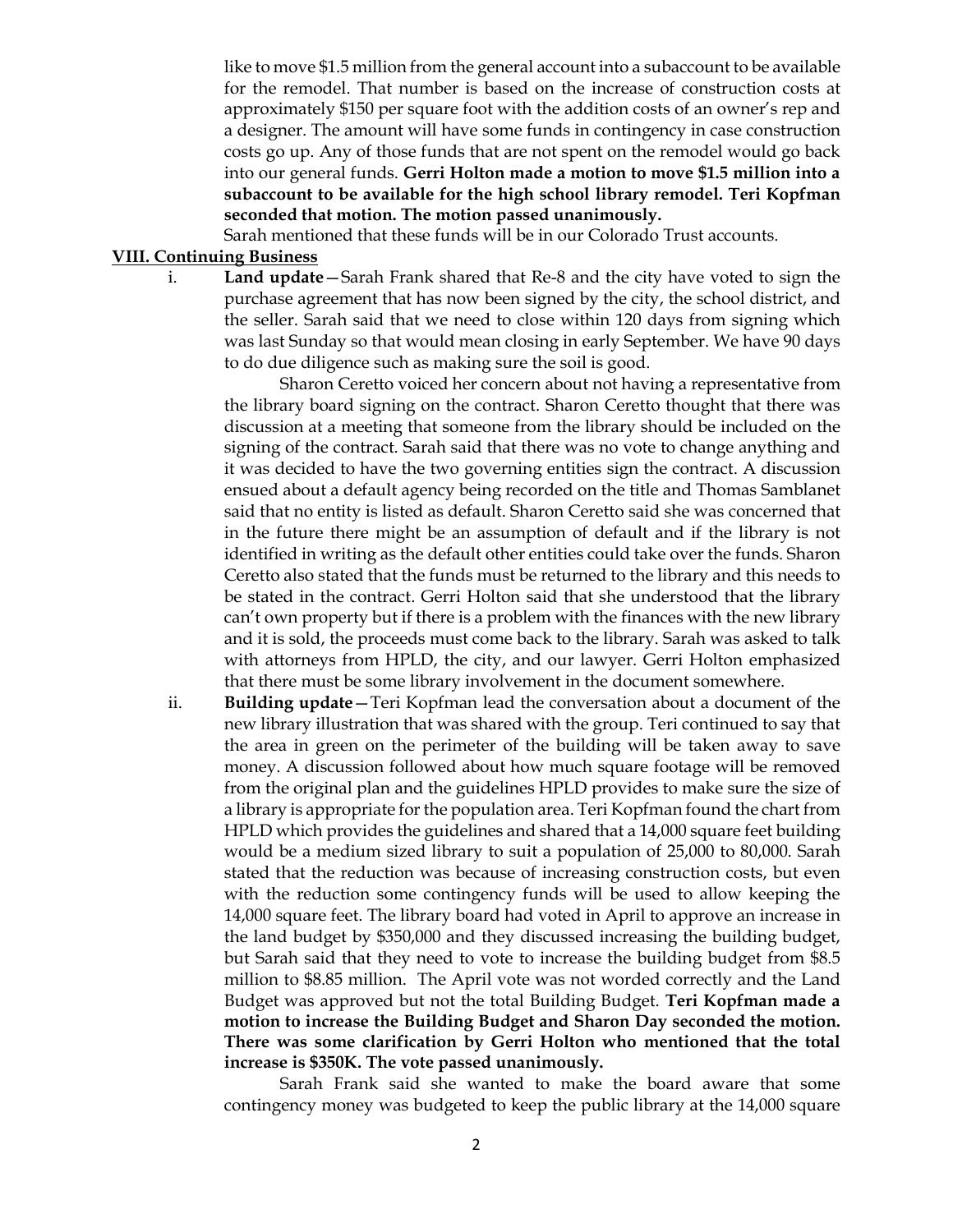foot building planned. Sarah stated that there is still a \$352,000 in contingency, but she added that it's a significant decrease from the previous amount.

**iii.** Budget Committee—Sarah started with the capital funds and she stated that each year the building funds are part of the budget but if we don't use all of the money we still have to put in the budget for next year which will continue the project. The New Library Building Contracted Services which would be the owners rep, commissioning agent, soil reports, third party testing, and owners' contingency is listed at \$902,000 and we need vote to approve that. Each capital budget needs to be voted on separately. **Gerri Holton moved to approve \$902,000 for the New Library Building Contracted Services. Sharon Ceretto seconded the motion. The motion passed unanimously.**

Next was the New Library Building which is the land purchase, improvements, construction, and contents. Teri found a date that was incorrect so it will be amended prior so submission. The budget committee requests \$7.1 Million for the proposed budget. **Teri Kopfman made a motion to approve the \$7.1 million for the New Library Building and Sharon Day seconded the motion. The motion carried unanimously.**

Sarah said the next is the budget for the High School Library Contracted Services. Sarah explained that it is for contractual services, owner's rep, third party testing, owner's contingency and design should be added to the list. The proposed budget is \$400,000 and that may start being dispersed when the school district wants to start planning the remodel. Lia asked if it's part of the \$1.5 million that was voted upon earlier and Sarah said it is. **Gerri Holton moved to approve the \$400,000 budget and Teri Kopfman seconded the motion. The vote to approve was unanimous.**

Video Game Programing Technology was next. Sarah said we are replacing and supplementing our current video gaming consoles for the purpose of young adult (teen) programing. A new generation of consoles have been released and there has been an increased demand for video game programs that are very popular with the after-school groups. The committee requests \$2,500 for Video Game Programs Technology. The cost of the consoles designate that this is a capital improvement. **Teri moved to approve the Video Game Program Technology budget. Sharon Ceretto seconded the motion. The motion passed unanimously.** 

Sarah said that next was the Children's Board Books Shelving. Additional shelving is needed that will allow easy access. Sarah mentioned that we could move this shelving to the new building. \$500 is asked for this budget. **Sharon Ceretto made a motion to approve \$500 for Children's Board Book Shelving. Sharon Day seconded the motion. The motion passed unanimously.**

Sarah explained that the last page of the board budget documents is a summary of what we're doing in 2022. Sarah continued to say that the \$1.1 million addition is planned for renovation for high school library. Sarah said this is part of our six-year plan. Lia said that the six-year plan includes what the board just voted on. **Teri Kopfman moved to approve the summary of all the capital budgets. Gerri Holton seconded that motion. The motion passed unanimously.**

Gerri asked if \$9,505,000 is for the 2022 and 2023 budget and Sarah answered that it is.

The board addressed the non-capital budgets next and Sarah said that most of the amounts are the same but that she would highlight the changes. Sarah said that on the adult books the committee wants to add \$1,000 to add more Spanish books. The young adult budget is going up \$500 for Manga books that are very popular with the teens, but we do not currently have many of the books and some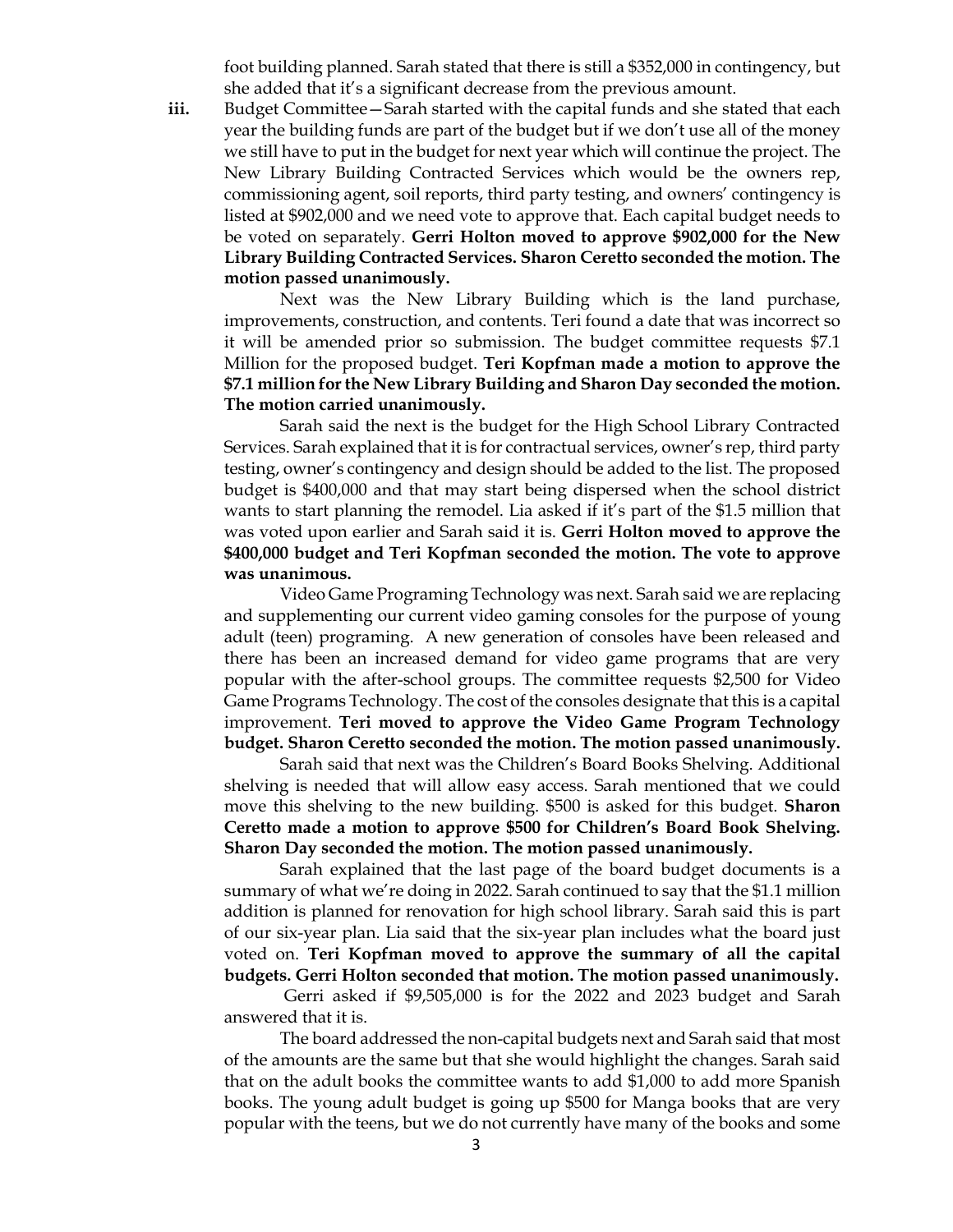series that have been requested. Periodicals would increase to \$1500 because magazine prices have gone up recently and the Latin population has asked for Latino magazines.

Videos would increase \$500 because some PG children's videos as some movies have been moved to the regular collection. Audiovisual budget will go down \$500 for children's audiobooks, movies, and music. Next was the electronic materials which is subscribing software increasing from \$400 to \$500 for software for marketing. Thomas said that our marketing person wants to start emailing the community. Fees, permits, and licenses budget allows us to show movies in the library. We currently have two different licenses and we'd like to add manga movies so we would increase to \$1000.

Staff development had been \$15,000 but in 2021 we went down to \$5,000 because we couldn't do any staff development. Also, in 2020 we didn't do any conferences, so we are behind on training that HR had recommended in addition to library training, so the committee is asking for \$15,000 in the Staff Development Budget. The meeting and travel account was at \$8,000 which wasn't used during the pandemic because no one could attend conferences so the committee would like to stay at \$8,000.

The committee wants to push programs this coming year and help bring people back to library. The committee felt that programing budgets should increase for children to \$8,000, for young adults (teen) \$6,000, adult programing would be \$8,000, and SRP at \$5,000. The amount for Summer Reading was increased in part due to the library's decision not to partner with HPLD again next year. HPLD didn't have the quality of programing and materials that we strive to provide.

Thomas added that the account for leases and rentals be decreased from \$2,000 to \$1,000 because HPLD is providing copy machines and we are no longer leasing a copy machine.

Teri Kopfman asked why the amounts for insurance and workman's comp were going up significantly. Sarah said she knows that insurance has gone up everywhere and Gerri suggested that Sarah ask Leann about these increases. Sarah said she would contact HR with the board's concerns. **Gerri Holton made a motion to approve the amended 2022 budget with the changes from the original budget. Sharon Ceretto seconded the motion. The motion passed unanimously.**

- **iv.** Policies Changes-Budget Policy—Lia led the discussion about the budget policy. Lia read the proposed changes to the last sentence. **Gerri Holton moved to accept the policy and Teri Kopfman seconded the motion. The motion passed unanimously.**
- **v.** Bylaw Changes-Section 8 Powers & Duties—Lia began the discussion and read the original and suggested bylaws. Gerri said that "advisory" should be replaced with "library" in both places stated. **Teri made the motion to approve the amended bylaw.** There was no second to that motion. Lia asked if there is any discussion and there was none. Gerri suggested that if the board doesn't agree on this bylaw a committee could be formed to work out wording that everyone could agree on. Lia mentioned that this bylaw hadn't been discussed at all. Gerri said that bylaws come from the library board and follow a process of submitting to the city and school for approval and she thought this procedure doesn't follow that process. The process was discussed, and Gerri proposed that a committee be formed to go through the bylaws and policies. Lia asked Gerri if she wanted to keep the wording the way it is originally. **Gerri moved to leave the wording as it is.** There was no